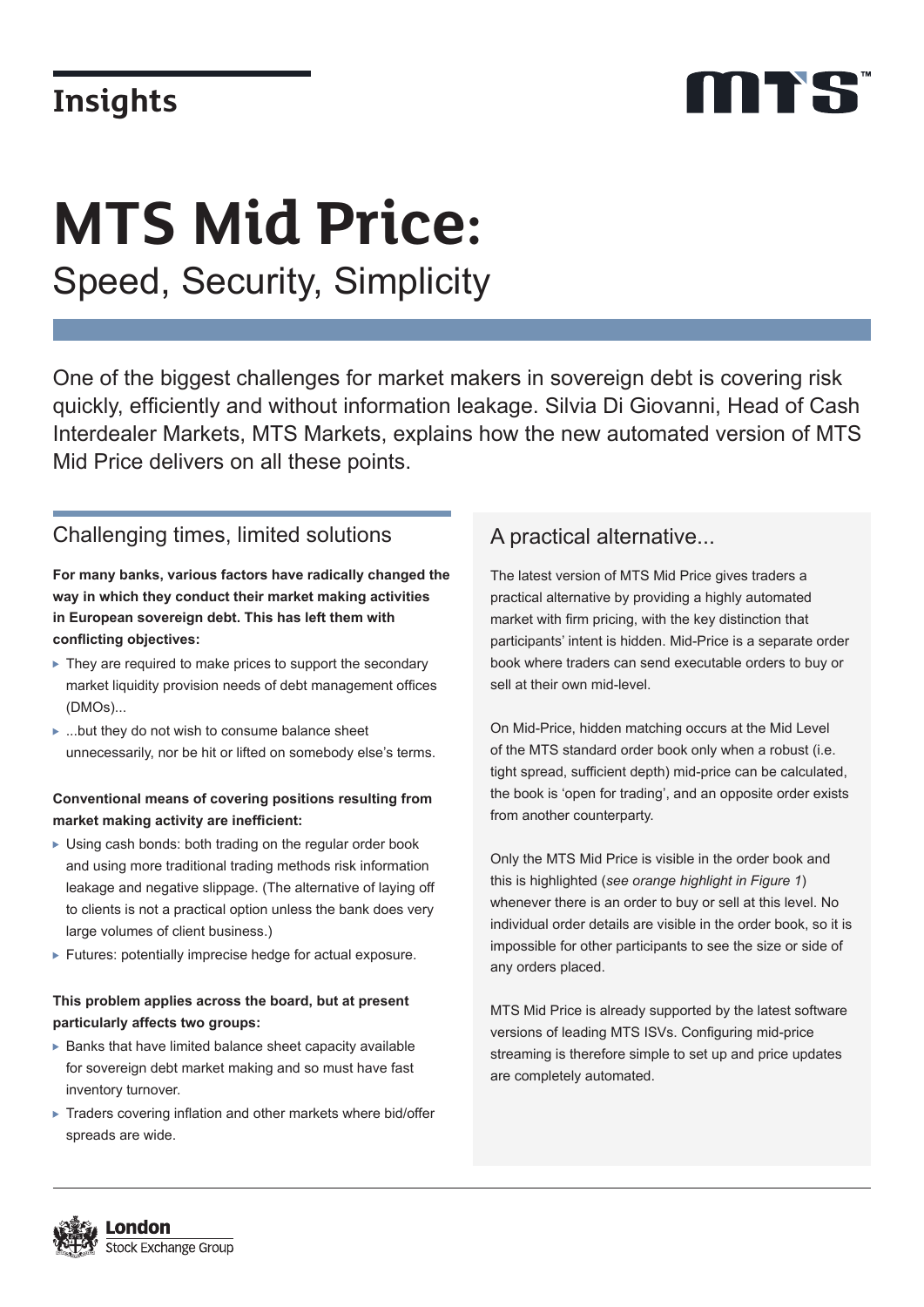## **Insights**

# **MTS**

### ...with multiple benefits

**DMO obligations:** quoting and trading activity on MTS Mid Price may contribute to DMO rankings.

**Discretion:** a critical difference between MTS Mid Price and the regular order book is that on Mid Price a trader's pre-trade activity is completely invisible to other participants, so there is no risk of information leakage. All that is visible is the MTS Mid Price for each issue, which becomes highlighted whenever there is an order to buy or sell (*see orange highlight in Figure 1*) at that mid-price.

**Control:** Any trades executed on the MTS Mid Price order book will be on the trader's terms, as opposed to an aggressor's and banks can now contribute their own mid-price automatically. While matching will always occur at the MTS Mid Price, the bank will execute at that level or better.

**Flexibility:** the trader's desired mid-price can still be posted anonymously in the Mid Price book and will immediately become tradable (*highlighted as in Figure 1*) should the MTS Mid Price hit the same level.

MTS Mid Price - Figure 1

| MIS MID Price  |               |           |                       |  |                                  |        |                      |     |                                |               |                 |                                      |     |                 |      |
|----------------|---------------|-----------|-----------------------|--|----------------------------------|--------|----------------------|-----|--------------------------------|---------------|-----------------|--------------------------------------|-----|-----------------|------|
|                | 38 Ticker Cpn |           | <b>Maturity</b>       |  | PX Strategy                      | Bench. | <b>Prc</b>           | Yld | <b>MTS</b><br><b>Mid Price</b> | <b>Status</b> | <b>Price MP</b> | Price Spread MP Yield Spread MP VQtv |     |                 | Side |
| $\overline{2}$ |               | DBR 4.250 | $04$ -Jul-18          |  | TED-Spread                       |        | 71.66 102.330 0.402  |     |                                | on            | 102.337         | 0.6                                  | 1.0 | 10 <sup>°</sup> | Sell |
|                |               |           | 3 DBR 3.750 04-Jan-19 |  | TED-Spread                       |        | 80.20 103.580 0.513  |     |                                | on            | 103.592         | 1.1                                  | 1.0 | 10 <sup>°</sup> | Sell |
| $\overline{4}$ | DBR 3.500     |           | $04$ -Jul-19          |  | Curve Spread 85.78 104.588 0.622 |        |                      |     | 104.5825                       | on            | 104.570         | 1.7                                  | 1.0 | 10              | Buy  |
| 5 <sup>5</sup> |               |           | DBR 3.250 04-Jan-20   |  | <b>Curve Spread</b>              |        | $-3.6$ 105.336 0.696 |     |                                | on            | 105.315         | 2.2                                  | 1.0 | 10              | Buy  |
|                | 6 DBR 3.000   |           | $04$ -Jul-20          |  | Curve Spread -13.9 105.890 0.712 |        |                      |     |                                | on            | 105.895         | 0.5                                  | 0.2 | 10 <sup>°</sup> | Sell |
| $7^{\circ}$    |               |           | DBR 2.250 04-Sep-20   |  | Curve Spread -15.8 104.155 0.733 |        |                      |     |                                | on            | 104.185         | 2.8                                  | 1.0 | 10 <sup>°</sup> | Sell |
| 8              |               |           | DBR 2.500 04-Jan-21   |  | Curve Spread -12.9 105.069 0.843 |        |                      |     | 105.0650                       | on            | 105.065         | 0.3                                  | 0.1 | 10 <sup>°</sup> | Buy  |
| 9              | <b>DBR</b>    | 3.250     | $04$ -Jul-21          |  | Curve Spread -17.0 108.230 0.920 |        |                      |     |                                | on            | 108.27          | 3.7                                  | 1.0 | 10              | Sell |

*When the MTS standard order book is liquid a Mid Price is published by MTS*

*The Mid Price is highlighted when there is an order to buy or sell at mid and can be aggressed to attempt matching*

- *You can manage the Mid Price as per standard quoting features including:*
	- *Status (On/Off)*
	- *Level Contributed*
	- *Spread from your Mid (cts/bps)*
	- *Quantity*
	- *Side (Buy/Sell)*